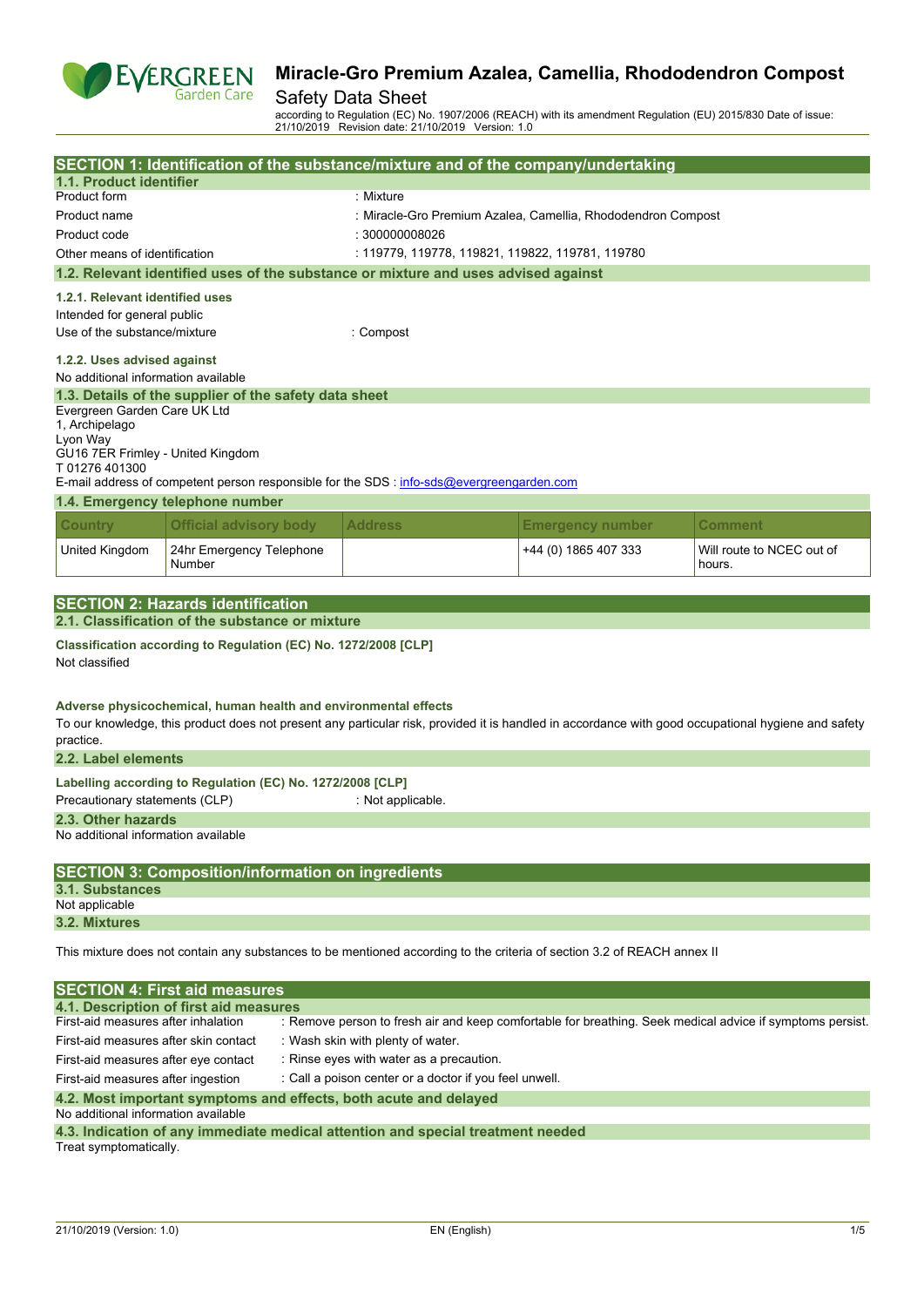#### Safety Data Sheet

according to Regulation (EC) No. 1907/2006 (REACH) with its amendment Regulation (EU) 2015/830

| according to Regulation (EC) No. 1907/2000 (REACH) With its amendment Regulation (EO) 2019/630                            |                                                                                                                                                                |
|---------------------------------------------------------------------------------------------------------------------------|----------------------------------------------------------------------------------------------------------------------------------------------------------------|
| <b>SECTION 5: Firefighting measures</b>                                                                                   |                                                                                                                                                                |
| 5.1. Extinguishing media<br>Suitable extinguishing media                                                                  | : Water spray. Dry powder. Foam.                                                                                                                               |
| 5.2. Special hazards arising from the substance or mixture                                                                |                                                                                                                                                                |
| Hazardous decomposition products in case of fire                                                                          | : Toxic fumes may be released.                                                                                                                                 |
| 5.3. Advice for firefighters                                                                                              |                                                                                                                                                                |
| Protection during firefighting                                                                                            | : Do not attempt to take action without suitable protective equipment. Self-contained<br>breathing apparatus. Complete protective clothing.                    |
| <b>SECTION 6: Accidental release measures</b><br>6.1. Personal precautions, protective equipment and emergency procedures |                                                                                                                                                                |
| 6.1.1. For non-emergency personnel                                                                                        |                                                                                                                                                                |
| Emergency procedures                                                                                                      | : Ventilate spillage area.                                                                                                                                     |
| 6.1.2. For emergency responders                                                                                           |                                                                                                                                                                |
| Protective equipment                                                                                                      | : Do not attempt to take action without suitable protective equipment. For further information<br>refer to section 8: "Exposure controls/personal protection". |
| <b>6.2. Environmental precautions</b>                                                                                     |                                                                                                                                                                |
| Avoid release to the environment.<br>6.3. Methods and material for containment and cleaning up                            |                                                                                                                                                                |
| Methods for cleaning up                                                                                                   | : Sweep up or mechanically recover the product. Avoid dust formation.                                                                                          |
| Other information                                                                                                         | : Store labeled containers for disposal. Dispose of materials or solid residues at an authorized site.                                                         |
| 6.4. Reference to other sections                                                                                          |                                                                                                                                                                |
| For further information refer to section 13.                                                                              |                                                                                                                                                                |
| <b>SECTION 7: Handling and storage</b>                                                                                    |                                                                                                                                                                |
| 7.1. Precautions for safe handling<br>Precautions for safe handling                                                       | : Ensure good ventilation of the work station. Wear personal protective equipment.                                                                             |
| Hygiene measures                                                                                                          | : Do not eat, drink or smoke when using this product. Always wash hands after handling the<br>product.                                                         |
| 7.2. Conditions for safe storage, including any incompatibilities<br>Storage conditions                                   | : Store in a dry, well-ventilated place. Keep cool.                                                                                                            |
| 7.3. Specific end use(s)<br>No additional information available                                                           |                                                                                                                                                                |
| <b>SECTION 8: Exposure controls/personal protection</b>                                                                   |                                                                                                                                                                |
| 8.1. Control parameters                                                                                                   |                                                                                                                                                                |
| No additional information available                                                                                       |                                                                                                                                                                |
| 8.2. Exposure controls<br>Appropriate engineering controls:                                                               |                                                                                                                                                                |
| Ensure good ventilation of the work station.                                                                              |                                                                                                                                                                |
| Hand protection:                                                                                                          |                                                                                                                                                                |
| Protective gloves                                                                                                         |                                                                                                                                                                |
| Eye protection:                                                                                                           |                                                                                                                                                                |
| Safety glasses                                                                                                            |                                                                                                                                                                |
| Skin and body protection:                                                                                                 |                                                                                                                                                                |
| Wear suitable protective clothing                                                                                         |                                                                                                                                                                |
| <b>Respiratory protection:</b>                                                                                            |                                                                                                                                                                |
| In case of insufficient ventilation, wear suitable respiratory equipment                                                  |                                                                                                                                                                |
| <b>Environmental exposure controls:</b><br>Avoid release to the environment.                                              |                                                                                                                                                                |
|                                                                                                                           |                                                                                                                                                                |

| <b>SECTION 9: Physical and chemical properties</b>         |                  |  |  |
|------------------------------------------------------------|------------------|--|--|
| 9.1. Information on basic physical and chemical properties |                  |  |  |
| Physical state                                             | : Fibrous solid. |  |  |
| Colour                                                     | Brown            |  |  |
| Odour                                                      | :Earthv          |  |  |
|                                                            |                  |  |  |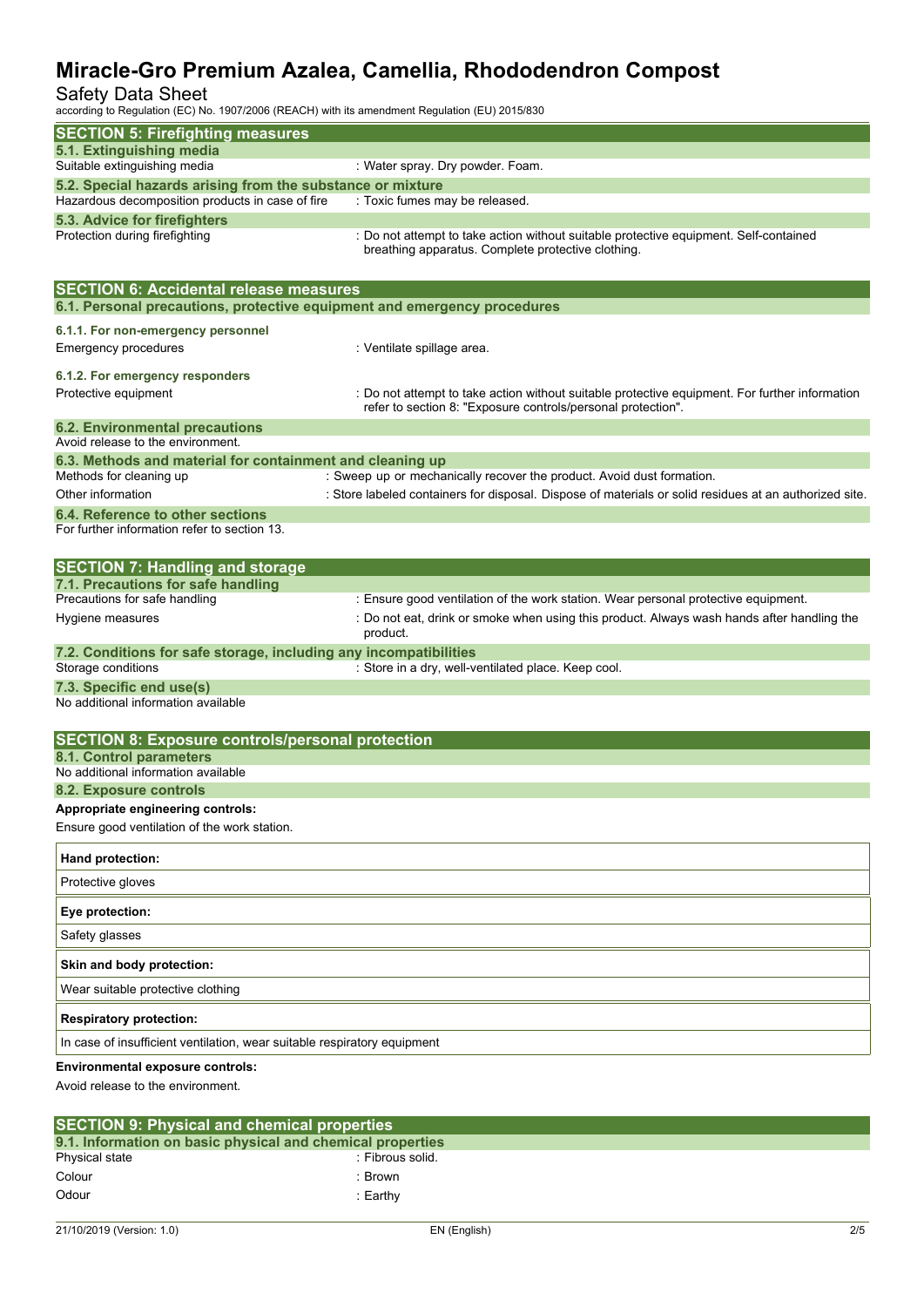### Safety Data Sheet

according to Regulation (EC) No. 1907/2006 (REACH) with its amendment Regulation (EU) 2015/830

| Odour threshold                            | : Not applicable    |
|--------------------------------------------|---------------------|
| рH                                         | .6.0                |
| Relative evaporation rate (butylacetate=1) | : Not applicable    |
| Melting point                              | : Not applicable    |
| Freezing point                             | : Not applicable    |
| Boiling point                              | : Not applicable    |
| Flash point                                | : No data available |
| Auto-ignition temperature                  | : No data available |
| Decomposition temperature                  | : No data available |
| Flammability (solid, gas)                  | : No data available |
| Vapour pressure                            | : Not applicable    |
| Relative vapour density at 20 °C           | : Not applicable    |
| Relative density                           | : 350kg/m3          |
| Solubility                                 | : Not applicable    |
| Log Pow                                    | : No data available |
| Viscosity, kinematic                       | : Not applicable    |
| Viscosity, dynamic                         | : Not applicable    |
| Explosive properties                       | : No data available |
| Oxidising properties                       | : No data available |
| <b>Explosion limits</b>                    | : Not applicable    |
| 9.2. Other information                     |                     |

No additional information available

| SECTION 10: Stability and reactivity |  |
|--------------------------------------|--|
| $\sim$ $\sim$ $\sim$ $\sim$          |  |

| 10.1. Reactivity                                                                                                                                                                          |
|-------------------------------------------------------------------------------------------------------------------------------------------------------------------------------------------|
| The product is non-reactive under normal conditions of use, storage and transport.                                                                                                        |
| <b>10.2. Chemical stability</b>                                                                                                                                                           |
| Stable under normal conditions.                                                                                                                                                           |
| 10.3. Possibility of hazardous reactions                                                                                                                                                  |
| No dangerous reactions known under normal conditions of use.                                                                                                                              |
| 10.4. Conditions to avoid                                                                                                                                                                 |
| None under recommended storage and handling conditions (see section 7).                                                                                                                   |
| 10.5. Incompatible materials                                                                                                                                                              |
| No additional information available                                                                                                                                                       |
| 10.6. Hazardous decomposition products                                                                                                                                                    |
| The decomposition of the component of the contract the conditional contract the contract of the distribution of the contract distribution of the contract distribution of the contract of |

Under normal conditions of storage and use, hazardous decomposition products should not be produced.

| 11.1. Information on toxicological effects<br>Acute toxicity (oral) | : Not classified |  |
|---------------------------------------------------------------------|------------------|--|
| Acute toxicity (dermal)                                             | : Not classified |  |
|                                                                     | : Not classified |  |
| Acute toxicity (inhalation)                                         |                  |  |
| Skin corrosion/irritation                                           | : Not classified |  |
| Serious eye damage/irritation                                       | : Not classified |  |
| Respiratory or skin sensitisation                                   | : Not classified |  |
| Germ cell mutagenicity                                              | : Not classified |  |
| Carcinogenicity                                                     | : Not classified |  |
| Reproductive toxicity                                               | : Not classified |  |
| STOT-single exposure                                                | : Not classified |  |
| STOT-repeated exposure                                              | : Not classified |  |
| Aspiration hazard                                                   | : Not classified |  |

| <b>12.1. Toxicity</b>    |                                                                                                                            |
|--------------------------|----------------------------------------------------------------------------------------------------------------------------|
| Ecology - general        | : The product is not considered harmful to aquatic organisms nor to cause long-term<br>adverse effects in the environment. |
| Acute aguatic toxicity   | : Not classified                                                                                                           |
| Chronic aquatic toxicity | : Not classified                                                                                                           |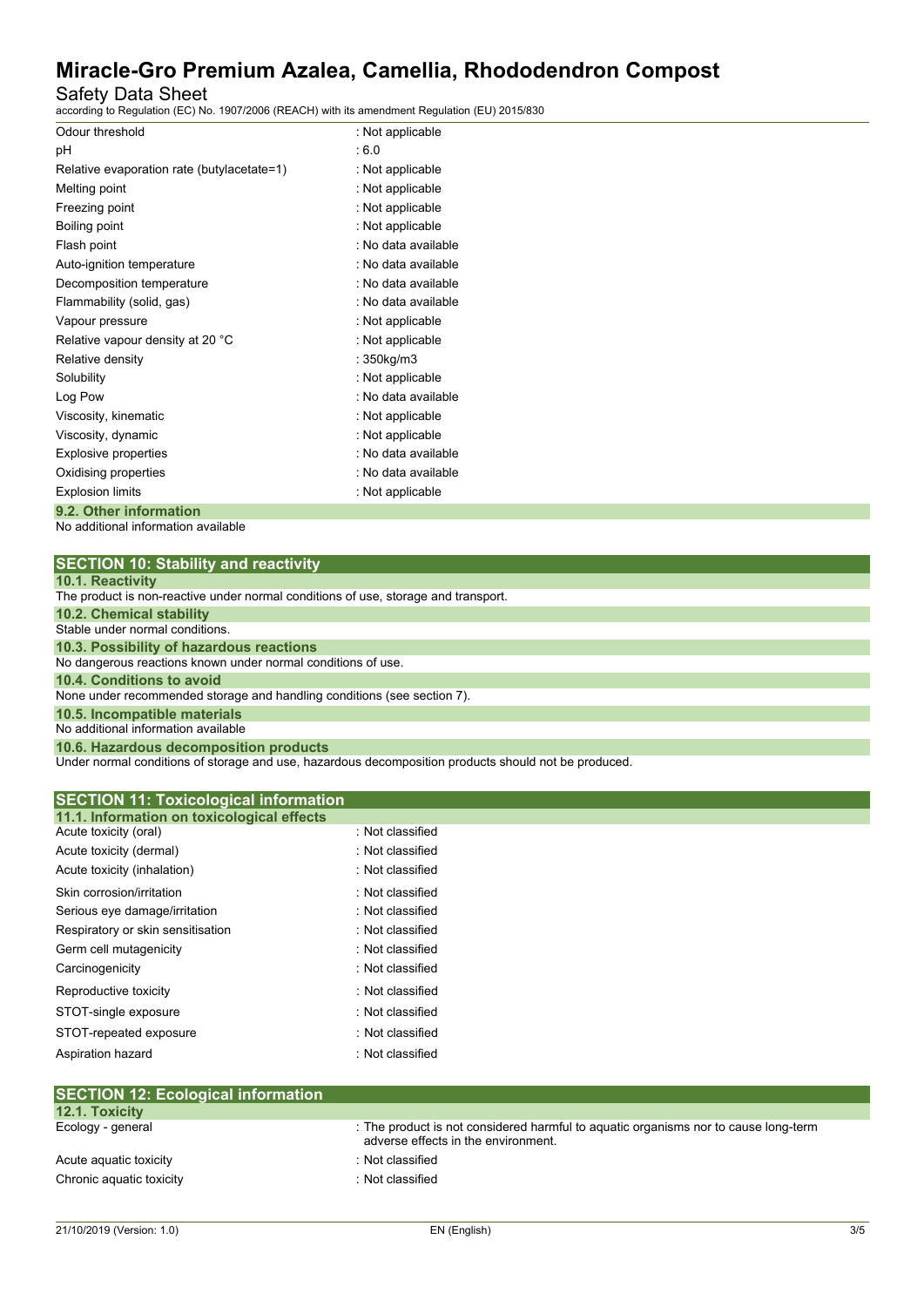### Safety Data Sheet

according to Regulation (EC) No. 1907/2006 (REACH) with its amendment Regulation (EU) 2015/830

| 12.2. Persistence and degradability      |
|------------------------------------------|
| No additional information available      |
| 12.3. Bioaccumulative potential          |
| No additional information available      |
| 12.4. Mobility in soil                   |
| No additional information available      |
| 12.5. Results of PBT and vPvB assessment |
| No additional information available      |
| 12.6. Other adverse effects              |
| No additional information available      |
|                                          |

#### **SECTION 13: Disposal considerations**

**13.1. Waste treatment methods**

: Do not contaminate water with the product or its container.

Dispose of contents/container in accordance with licensed collector's sorting instructions. Packaging may be recycled, if local facilities permit.

| <b>SECTION 14: Transport information</b>         |                               |                |                |                |  |  |
|--------------------------------------------------|-------------------------------|----------------|----------------|----------------|--|--|
| In accordance with ADR / RID / IMDG / IATA / ADN |                               |                |                |                |  |  |
| <b>ADR</b>                                       | <b>IMDG</b>                   | <b>IATA</b>    | <b>ADN</b>     | <b>RID</b>     |  |  |
| 14.1. UN number                                  |                               |                |                |                |  |  |
| Not applicable                                   | Not applicable                | Not applicable | Not applicable | Not applicable |  |  |
|                                                  | 14.2. UN proper shipping name |                |                |                |  |  |
| Not applicable                                   | Not applicable                | Not applicable | Not applicable | Not applicable |  |  |
| 14.3. Transport hazard class(es)                 |                               |                |                |                |  |  |
| Not applicable                                   | Not applicable                | Not applicable | Not applicable | Not applicable |  |  |
| 14.4. Packing group                              |                               |                |                |                |  |  |
| Not applicable                                   | Not applicable                | Not applicable | Not applicable | Not applicable |  |  |
| <b>14.5. Environmental hazards</b>               |                               |                |                |                |  |  |
| Not applicable                                   | Not applicable                | Not applicable | Not applicable | Not applicable |  |  |

No supplementary information available

#### **14.6. Special precautions for user**

**Overland transport:** Not applicable **Transport by sea:** Not applicable **Air transport:** Not applicable **Inland waterway transport:** Not applicable **Rail.transport:** Not applicable

#### **14.7. Transport in bulk according to Annex II of Marpol and the IBC Code** Not applicable

#### **SECTION 15: Regulatory information**

**15.1. Safety, health and environmental regulations/legislation specific for the substance or mixture**

#### **15.1.1. EU-Regulations**

Contains no REACH substances with Annex XVII restrictions

Contains no substance on the REACH candidate list

Contains no REACH Annex XIV substances

Contains no substance subject to REGULATION (EU) No 649/2012 OF THE EUROPEAN PARLIAMENT AND OF THE COUNCIL of 4 July 2012 concerning the export and import of hazardous chemicals.

Substance(s) are not subject to Regulation (EC) No 850/2004 of the European Parliament and of the Council of 29 April 2004 on persistent organic pollutants and amending Directive 79/117/EEC.